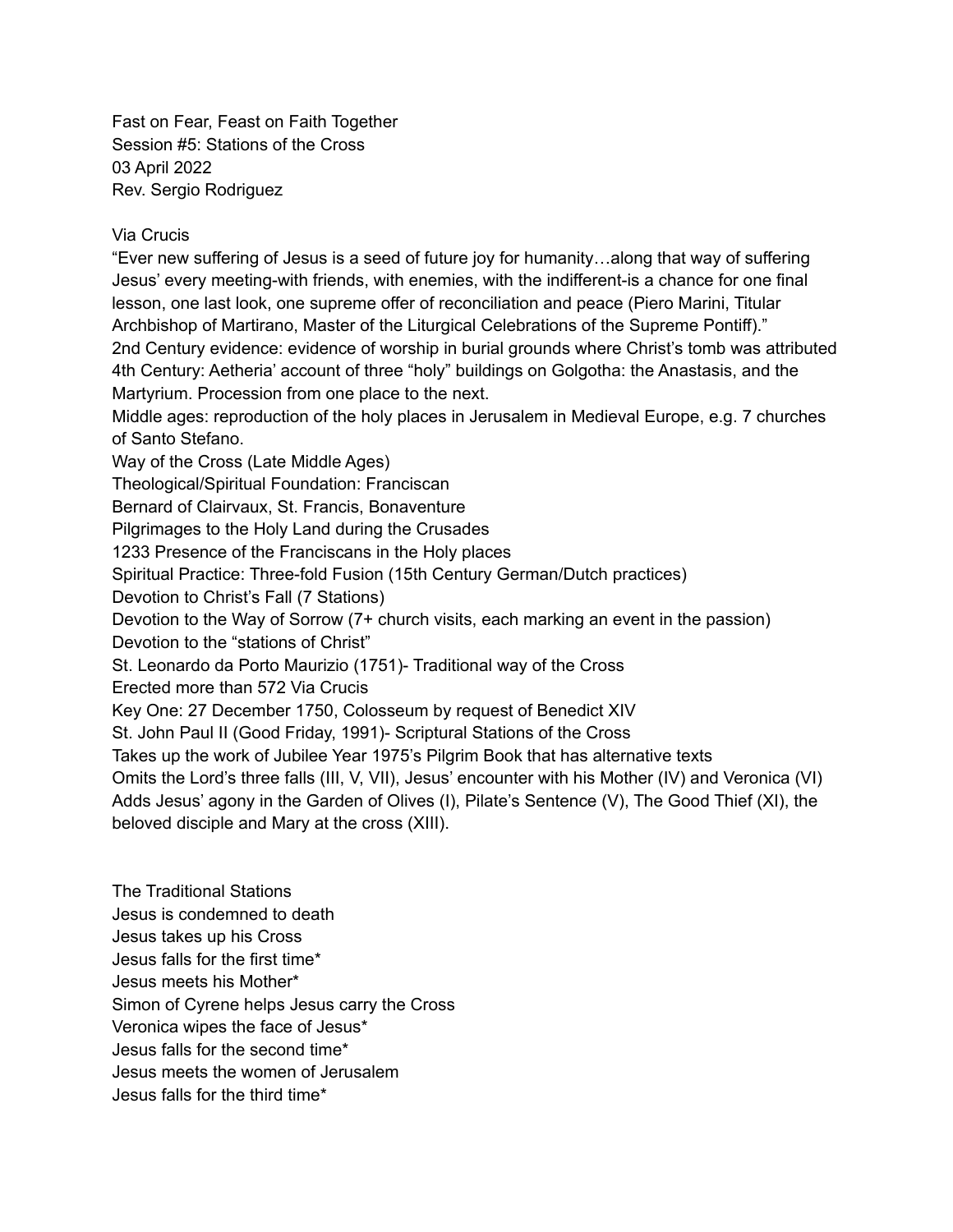Jesus is stripped of his garments (sometimes called the "Division of Robes") Jesus is nailed to the Cross Jesus dies on the Cross Jesus is taken down from the Cross Jesus is laid in the tomb The Scriptural Stations Jesus is in the Garden of Gethsemane; (Matt 26:36-41) Jesus is betrayed by Judas and arrested; (Mk 14:43-46) Jesus is condemned by the Sanhedrin; (Lk 22:66-71) Jesus is denied by Peter; (Matt 26:69-75) Jesus is judged by Pilate; (Mk 15:1-5, 15) Jesus is scourged and crowned with thorns; (Jn 19:1-3) Jesus takes up his cross; (Jn 19:6, 15-17) Jesus is helped by Simon of Cyrene to carry his cross; (Mk 15:21) Jesus meets the women of Jerusalem; (Lk 23:27-31) Jesus is crucified; (Lk 23:33-34) Jesus promises his kingdom to the repentant thief; (Lk 23:39-43) Jesus entrusts Mary and John to each other; (Jn 19:25-27) Jesus dies on the cross; (Lk 23:44-46) Jesus is laid in the tomb. (Matt 27:57-60)

Spiritual Emphases among various offerings

Stations of the Cross by St. Alphonsus Liguori

Walk with Jesus: Stations of the Cross, Henri Nouwen

Way of the Cross: The Passion of Christ in the Americas, Edited by Virgil Elizondo

Stations of the Cross: Montrose. Kindred +

https://drive.google.com/file/d/1dhKUmR\_3UqcgSxDoJEI\_1PqV3mLV5O9C/view

Via Crucis para la Paz. Mesa Latinex of the TX-LA Synod. 01 April 2022

Chapel of St. Basil. St. Thomas University: https://www.stthom.edu/About/Chapel-of-St-Basil.aqf Via Matris

"This Seven Sorrows devotion has served as a way to deepen our appreciation of Christ's love for us, and also Mary's courage throughout her life as she listened to the word of God and acted on it, living out her response to the Angel Gabriel (The Seven Sorrows of Mary, Kevin O'Neil, CSsR. Liguori Publications)."

13th Century Franciscan Practice adopted by the order, Servants of Mary.

Present form dates from the 19th Century

Popular in the United States in 1937 at the adoption of the Sorrowful Mother Novena Patterned after the Way of the Cross.

Fundamental Reflection on the prophesy of Simeon about Mary (Lk 2:34-35)

Read in Conjunction with the Stabat Mater

The Seven Sorrows of Mary

1. Mary embraces in faith the prophecy of Simeon (Lk 2:22-35)

2. Mary flees with Jesus and St. Joseph to Egypt (Matt 2:13-15)

3. Mary and St. Joseph search for their lost son in the temple (Lk 2:41-52)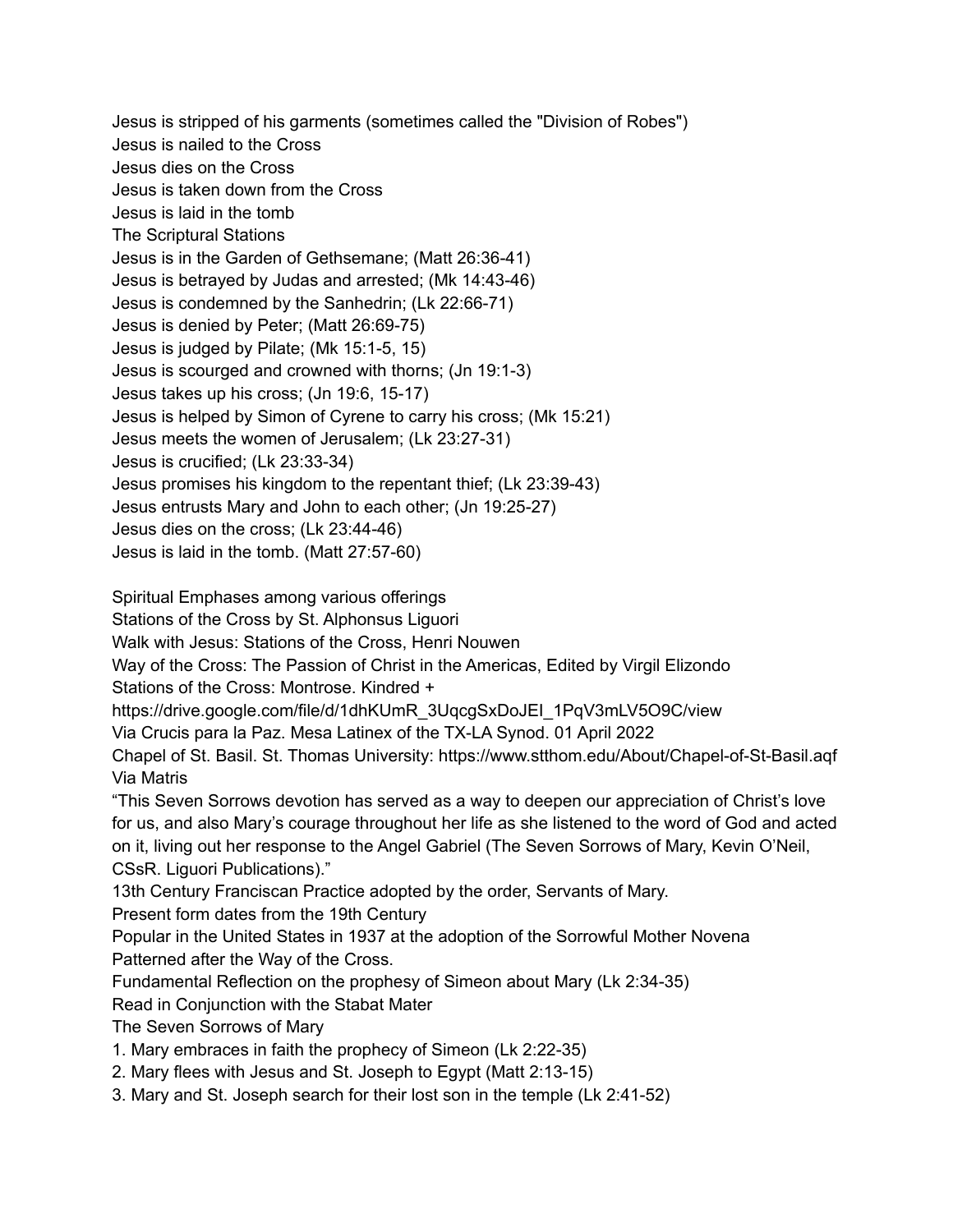4. Mary meets Jesus on the road to Calvary (Lk 23:26-32)

5. Jesus dies on the cross (Jn 19:25-27)

- 6. Jesus is taken down from the cross and Mary receives his body in her arms (Matt 27:57)
- 7. Jesus is laid in the tomb (Jn 19:40)

## Via Lucis

Per crucem, ad lucem

"The Via Lucis is a potential stimulus for the restoration of a "culture of life" which is open to the hope and certitude offered by faith, in a society often characterized by a "culture of death," despair and nihilism (Directory of Popular Piety and Liturgy, December 2001)."

Summer 1988, Salesian Family Group ("Testimoni del Risorto")- formulated a celebration centered on the Resurrection

1990, Fr. Sabino Palumbieri, Salesian priest and professor combined the events of the Catacombs of St. Callixtus (16th Pope of Rome) with other post-resurrection events to make the "Stations of the Resurrection."

Based on the following scriptural inscription on a tomb in the catacomb: (1 Cor 15:3-8) April 1990: first Via Lucis celebrated by Don Egidio Vigano, SDB, in Rome at the Catacombs of St. Callixtus for the General Chapter of the Salesians.

December 2001, Directory on Popular Piety and Liturgy. Via Lucis Commended.

From Jesus' resurrection to the descent of the Holy Spirit

The Stations of Light

Jesus is raised from the dead (Matt 28:1-7)

The finding of the empty tomb (Jn 20:1-9)

Mary Magdalene meets the risen Jesus (Jn 20:11-18)

Jesus appears on the road to Emmaus (Lk 24:13-19, 25-27)

Jesus is known in the breaking of bread (Lk 24:28-35)

Jesus appears to the disciples in Jerusalem (Lk 24:36-43)

Jesus gives the disciples his peace and the power to forgive sins (Jn 20:19-23)

Jesus strengthens the faith of Thomas (Jn 20:24-29)

Jesus appears by the Sea of Tiberias (Jn 21:1-13)

Jesus forgives Peter and commands him to feed his sheep (Jn 21:15-17)

Jesus commissions the disciples upon the mountain (Matt 28:16-20)

The Ascension of Jesus (Acts 1:6-11)

Mary and the disciples wait in prayer (Acts 1:12-14)

The Holy Spirit descends at Pentecost (Acts 2:1-6)

Can also include the following:

The earthquake

The angel appears to the women

Jesus meets the women

Mary Magdalene proclaims the Resurrection to the disciples

Jesus and the beloved disciple

Jesus appears to over five hundred at once